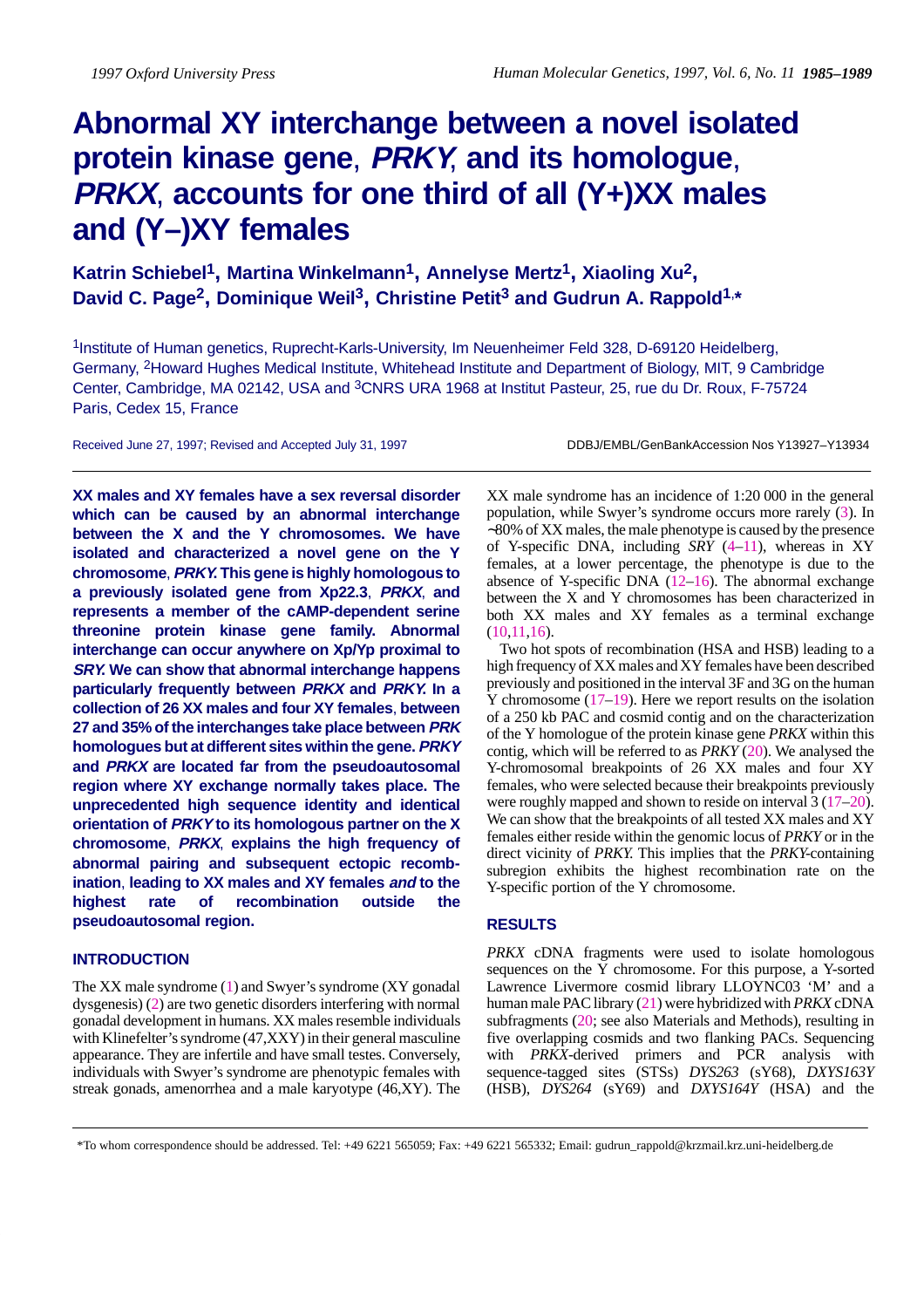

**Figure 1.** Schematic diagram of the PAC/cosmid contig from interval 3G/3F on Yp and the genomic organization of *PRKY*. Exons were numbered in accordance with *PRKX*. The position of markers sY68 (*DYS263*), sY69 (*DYS264*) (17), HSB (*DXYS163*) and HSA (*DXYS164*) (18) are indicated on the map; HSA/HSB: hot spot of recombination A/B. PACs 283F16 and 152F08 were mapped by FISH: both showed strong Yp11.2 signals and weaker signals on the Xp22.3 region (unpublished results). This phenomenon was also seen with the two tested cosmids 67B8 and 67G5 of the region.

hybridization of the amplification products to Southern blots of digested cosmid and PAC DNA allowed the construction of the map depicted in Figure 1. Partial Y-specific cDNAs were derived from fetal brain and bone marrow cDNA libraries at high stringency screening (see Materials and Methods). Y-specific exons were also identified based on their similarity to *PRKX* (formerly *PKX1*, 20) using X-specific primers and by sequencing Y-specific cosmids and PACs from the region. The known order of sY markers on the YAC map of Foote *et al*. (22) revealed that the 5′→3′ orientation of *PRKY* is towards the telomere. *PRKY* is composed of eight exons with length ranging from 78 to 6047 bp (Fig. 1). The last exon represents a block of ∼6 kb and starts 22 bp downstream of the stop codon in *PRKX* cDNA, and thus represents the 3′-untranslated region (UTR). Due to a 1.4 kb insertion and several small gaps, this region is 1.3 kb longer in *PRKY* than in *PRKX*. The polyadenylation signal sequence, however, is located at the corresponding position (EMBL accession Nos X85545 and Y13934). Sequence comparison with *PRKX* cDNA revealed that exon 1 of *PRKY* is composed of 504 bp, with 338 bp representing the 5′ UTR. An exon corresponding to nucleotides 1182–1239 in *PRKX* cDNA is missing in *PRKY*. Despite the conservation of start and stop codons at the corresponding positions in both *PRKX* and *PRKY* and the conservation of the open reading frame (ORF) in all existing exons, the predicted protein of *PRKY* is 81 amino acids shorter than that of *PRKX*. This is due to a frameshift caused by the loss of the smallest 58 bp exon. The deletion leading to the loss of exon 6 seems to be a very recent event during evolution, since no

additional frameshift or stop mutations have accumulated in any other exons. In contrast, a pseudogene, *PRKXP1*, which maps to 15q26, was shown to be truncated not only by a stop codon but also by the insertion of two different repeats (23).

# **Breakpoint analysis of XX males and XY females**

The two largest collections of XX males and XY females with known breakpoints in interval 3F and 3G on Yp were investigated in order to define the breakpoint regions with respect to *PRKY* (17,19,24). Using *PRKY* exon-specific primers and primers flanking the gene on either side we show in Figure 2 that 13/30 deletion breakpoints occur intragenically (within the 110 kb genomic locus of *PRKY*), two of the deletion breakpoints reside close to exon 9 (WHT1209 and WHT1870) and 15 deletion breakpoints are upstream to exon 1, 12 of which reside in a distance of 30 kb in the previously described hot spot HSA (18). The distribution of translocation breakpoints reveals that five different intervals appear to be particularly prone to this type of rearrangement: translocation breakpoints within *PRKY* occur between exons 1 and 2 (patient 693), between exons 3 and 5 (LGL105, GA001, WHT304, LGL850/WHT438 and WHT1327), between exons 5 and 8 (CHM347 and 651), between 9A and 9B in exon 9 in the 3′ UTR (WHT1856, GA/WHT1123, TA, NAN194 and PAR089), between exon 1 and HSA (WHT1010) and in HSA ∼30 kb upstream of exon 1 (Figs 1 and 2). The breakpoint regions of two patients WHT950 and WHT2127 were narrowed down to a 650 bp fragment using an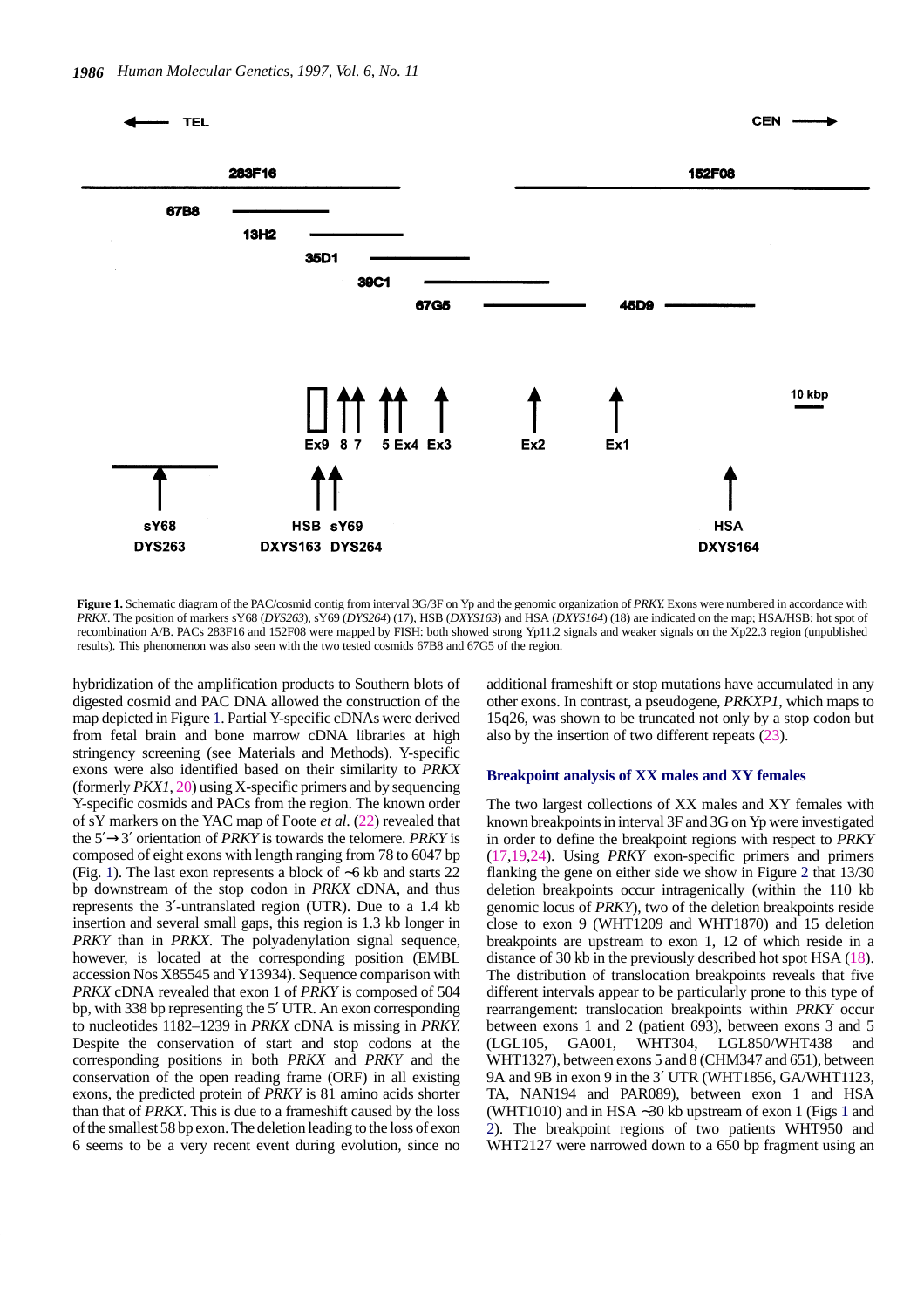

**Figure 2.** Deletion map of the *PRKY* gene region on the short arm of the Y chromosome. Listed on the left are those 26 XX male and four XY female individuals analysed, who carry deletion breakpoints between sY68 and *AMELY*. One normal male and one normal female were used as controls. WHT1209, WHT950, WHT1010, WHT2127, WHT745, WHT1615 and WHT1327 are from the series of Vollrath *et al*. (17). XX male WB from the original series (17) was omitted, as his breakpoint could be redefined distal to sY68 (data not shown) and was substituted by WHT1870, WHT1856 and WHT304. TA, NAN194, PAR089, CHM347, GA001, CHM005, CHL071, PAR475, PAR221, MAR320, AG, RH, DR, PAR090 and LGL850 are from the patient series of Wang *et al*. (19); GA/WHT1123, LGL105, LGL115 and LGL850/WHT438 are contained in both collections; 651 and 693 have been described in Klink *et al*. (20). Across the top, one hybridization probe and 12 STSs are listed, eight of which represent ESTs from *PRKY* (exons were numbered in accordance with *PRKX*). Eleven STSs (sY68–TranD) lie in a genomic interval of <140 kb ∼7 Mbp from the Yp–telomere (Yp–tel distance is based on available YAC contigs) (33). The short arm telomere (TEL) is to the left and the centromere (CEN) to the right. HSA and HSB are recombination hot spots (18). The presence or absence of loci was detected by PCR. The experimentally demonstrated presence of a locus is indicated by +, its absence by a minus and the inferred absence/presence of a locus is not marked at all. Patients with an asterisk: *DYS7*, *TranD* and *TranC* loci have been tested previously by hybridization (19). Note that TranCX1for is an X-specific primer used for the amplification of the X–Y junction fragment (see Materials and Methods).

X-specific forward primer and a Y-specific reverse primer (see Materials and Methods; TranC amplification). In addition, the amplification and subsequent sequencing of the breakpoint region in these two patients also revealed that the recombination is truly homologous (Fig. 3).

| <b>WHT950</b><br>WHT2127        | 1 GGATCCGATTCCTTGCCTTCTTTAGCTTCCAGCGTTTCCAAGCTCATGGC       | 50 |
|---------------------------------|------------------------------------------------------------|----|
| WHT950<br><b>WHT2127</b>        | 51 TCTCCCTCACTCGCATCTCAGCTTCCATTTTCATGTCTCCTTCTCCAACT 100  |    |
| WHT95<br>WHT2127                | 101 TGGACCCTCCTGCCTCCCTCTTAGAAGGAGCCTGTGACGGCATTTAGGGC 150 |    |
| <b>WHT950</b><br><b>WHT2127</b> | 151 CAACCTGGGTCATCCAGGGGCATCTCCCATCTCAAGATCCTTAACCTCAT 200 |    |
| WHT950<br><b>WHT2127</b>        | 201 CTCATCTGCAAAGTCCTCCTGACCGTGCAAGATCAGCTGTTCCCAGGTTC 250 |    |
| WHT950<br>WHT2127               | 251 CAGGGATTCAGAT GTGGACATCTTTGGGGAATCATTATTCTACCTATCA 300 |    |
| WHT950<br>WHT2127               | 301 CAGTA<br>305                                           |    |

**Figure 3.** Comparison of DNA sequences of patients and hot spot A sequence (18). The sequence starts at the *Bam*HI site and is numbered according to HSTRANXYC (accession No. X70412; breakpoint region sequenced from the X chromosome). DNA sequences of the patients are indicated by symbols: – nucleotide identical in X,Y and patient DNA; x nucleotide identical in X and patient DNA, y nucleotide identical in Y and patient DNA, p polymorphic nucleotide (in patient DNA but neither in X nor in Y DNA); \* nucleotide of breakpoint region (identical in X and Y DNA).

In summary, the previously described recombination hot spots A and B have a distance of maximally 140 kb on the Y chromosome and enclose the *PRKY* gene. The extensive XY homology of *PRKX* and *PRKY* genes leads to abnormal XY interchange in at least 33 (>17/52 based on ref. 19) to 35% (8/23 based on ref. 17) of all (Y+)XX males and in 27% (3/11 based on ref. 17) of all (Y–)XY females.

# **DISCUSSION**

Recombination between X and Y chromosomes is normally restricted to the pseudoautosomal regions located at both ends of the sex chromosomes, where pairing of X and Y chromosomes also initiates. An obligate crossover in the pseudoautosomal region (PAR1) during male meiosis seems to be necessary for male fertility (25). The sequence identity between X and Y chromosomes found within the PAR1 is interrupted abruptly at the pseudoautosomal boundary where X- and Y-specific regions begin. On the Y chromosome, this region harbours the testis-determining gene, *SRY* (26). Recombination occurring outside the pseudoautosomal region in the Xp–Yp homologous regions results in a translocation of the *SRY* gene from the Y to the  $X$  chromosome, and consequently to the development of  $(Y+)XX$ males or (Y–)XY females. Illegitimate recombination involving Xp–Yq homologous regions has also been described as the cause of Xp22.3–Yq11 translocations, but these seem to be extremely rare (27,28). We show that abnormal interchange happens particularly frequently between two small X–Y homologous regions harbouring the *PRKX*/*PRKY* genomic loci.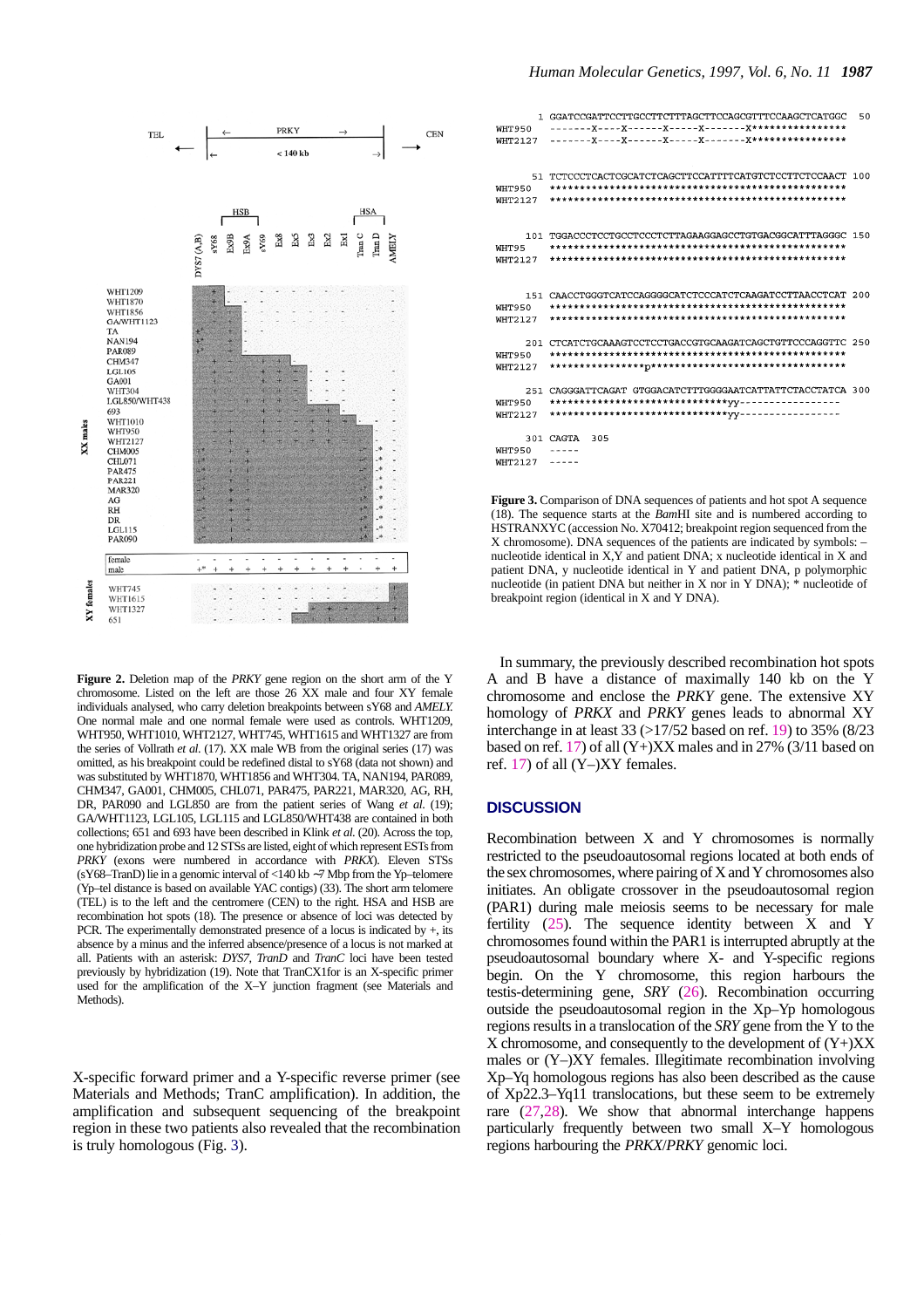*PRKY* and *PRKX* have a high overall sequence similarity of 94% and encode proteins with an intact ATP-binding domain and a catalytic domain with high homology to protein kinases. *PRKY* and *PRKX* are expressed at different levels (data not shown), and we do not know if both proteins are functional. Twelve differences in amino acids between PRKY and PRKX fall in the first exon, and the putative promotor region shows only 89% sequence similarity, suggesting that potential differences in transcription activity and functional relevance probably reside in the respective 5′ portions of the genes. The shortening of the putative PRKY protein results in the loss of a highly conserved arginine (named Arg280), which was shown to interact with a glutamic acid (Glu208) and seems to play an important role in the formation of the three-dimensional structure of all protein kinases investigated so far (29). On the other hand, several members of the protein kinase family are known to have short C-termini similar to the *PRKY* product (30). Further biochemical investigations are needed to demonstrate whether both transcripts are translated and have similar or different functions.

What is the reason for this frequent occurrence of abnormal XY interchange intragenically or directly adjacent to *PRKY*, ∼7 Mbp proximal to PAR1 on Yp (31)? To our knowledge, the two other known Xp–Yp gene pairs, *ZFX/ZFY* and *AMELX/AMELY*, with sequence similarities of 92 and 91%, respectively, are not prone to ectopic recombination. Whereas in *AMELX/AMELY* high similarities between exons and the flanking intron regions have also been noticed, gene loci are short (10 kb) and the orientation of both genes is unknown (32). In comparison, *ZFX*/*ZFY* are in the same orientation on X and Y, cover larger genomic loci (70 and 50 kb), yet sequence homology seems to be restricted to the exons and the CpG island region at the 5′ ends (33). Thus, it appears that the biology of the abnormal interchange is implicated by a combination of factors such as the high sequence similarity of *PRKY* to *PRKX* (94% homology) extending into the introns, the unusually long untranscribed last exon (6 kb/4.7 kb) with 93% identity, the large genomic locus of *PRKY* (∼110 kb) and the identical orientation of both genes on the sex chromosomes. The high incidence of ectopic recombination in the *PRKX/PRKY* gene regions in *both* XX males *and* XY females also demonstrates that  $(Y-)XY$  females represent true mirror images of  $(Y+)XX$  males, as originally hypothesized by Ferguson-Smith in 1966 (4).

#### **MATERIALS AND METHODS**

## **Patients**

XX males and XY females patients are from two large series described by Vollrath *et al*. (17) and Wang *et al*. (19). Patients 693 and 651 have been described by Klink *et al*. (20).

# **cDNA isolation**

Two fetal brain cDNA libraries (Stratagene 937227; 1.2×106 clones and Clontech HL3003b; 0.9×106 clones; mixed male and female tissue), a placenta (Stratagene 936203; 0.75×106 clones; male tissue), a bone marrow (Clontech HL1058b; 0.75×106 clones; male tissue) and a testis cDNA library (Clontech HL3024b;  $1.2\times10^6$  clones; male tissue) of human origin were screened with *PRKX* cDNA fragments according to standard techniques. Final stringencies of washes were  $1\%$  SDS, 20 mM Na<sub>2</sub>HPO<sub>3</sub> at 60<sup>o</sup>C. Pre-selection of Y-specific cDNA clones was done by PCR amplification of plaques with primer 166cyfor: CCA AGC ATT

TCT TCG CCC and 166cyrev: CGT GAG CTT GAT GTG ACC (annealing at 55°C) followed by a *PstI* digestion. The 356 bp amplification products from Y chromosomal transcripts cannot be cleaved with *Pst*I to 248 and 108 bp fragments, in contrast to the X-derived transcript.

Three Y-specific partial cDNA clones were derived from the Clontech fetal brain and the bone marrow cDNA libraries extending from 577 to 834 bp (exon  $2 +$  partial exon 3), 639 to 894 bp (partial exon 2 + partial exon 3) and 577 to 966 (exon  $2 +$  exon 3). Localization refers to the *PRKX* cDNA sequence (accession No. X85545).

#### **Cosmid and PAC screening**

*PRKX* cDNA fragments (0.77 and 0.69 kb *Sac*I subfragments of FB166) and a genomic 4.5 kb *Bam*HI–*Sac*II fragment enclosing the 3′ UTR (20) were hybridized to gridded filters of the Y-sorted Lawrence Livermore cosmid library LLOYNC03 'M' (constructed by J. Garnes and P. de Jong) and to a human male PAC library (21). Final wash conditions were 1% SDS, 20 mM Na<sub>2</sub>HPO<sub>3</sub>. The hybridization and wash temperature was reduced from 65 to 58 $^{\circ}$ C for exon 1. Localization of PACs and several cosmids was confirmed by fluorescence *in situ* hybridization which was carried out as previously described  $(20)$ .

#### **Sequencing**

DNA double-strand sequencing of PCR products cloned in pMOS-vector (Amersham) was performed with an ALF express automated sequencer (Pharmacia).

## **Primers and PCR conditions for breakpoint analysis**

PCRs were performed in 50 µl volumes containing 20–100 ng of genomic template DNA, 50 pmol of each primer, 200 µM dNTP, 5% dimethylsulphoxide (DMSO), buffer and  $MgCl<sub>2</sub>$  as supplied with *Taq* polymerase (Eurogentec). Cycling was carried out in a  $T_{70}$  unicity surphoxide (DMSO), burier and MgCr<sub>2</sub> as supplied<br>with *Taq* polymerase (Eurogentec). Cycling was carried out in a<br>Thermocycler 60 (Biomed): 1 min at 94 $^{\circ}$ C, 30 s at the annealing with *tuq* polymerase (Eurogenee). Cy<br>Thermocycler 60 (Biomed): 1 min at 9<br>temperature (see below), 30 s at 72 $^{\circ}$ C.

Primer sequences, annealing temperatures and fragment length I rinci sequences, annealing emperatures and riagnment reignment were as follows: sY68, sY69 and AMELY see ref. 17, annealing at 62, 64 and 62 $^{\circ}$ C, respectively; exon 9B: FB1Yfor, GAC CTT TTC TTC ACG TG**AC**; FB1Yrev, AAA ACA GAC AAC **A**TA at 62, 64 and 62°C, respectively; exon 9B: FB1Yfor, GAC CTT<br>TTC TTC ACG TGAC; FB1Yrev, AAA ACA GAC AAC ATA<br>AAA **TTA CA**, 58°C annealing, 578 bp; exon9A: 166A2Yfor, CAA G**AC** TTT CTT C**T**C C**AC** C; 166A2Yrev, **C**AT TT**C** CCT TGA CAT TTT GC, 58°C annealing, 364 bp; exon 8: pky8for, TCG TGC CCA **C**GA TGA CTG G**CA**; pkyrev, TCT TCC AGA TGT GAGF CTC ..GTC C, 67°C annealing, 139 bp; exon 5: pkyI4 for, ACA ACT TCA ATG TGT GGG GAA GAA;<br>pky5rev, AAT CCA AAT GTC TGG GGA AAT ATA **G**, 60<sup>°</sup>C annealing, 228 bp; exon 3: 166cy3for, CTC ATG GAG TA**T** GTG CCG GG**T**; 166cy2rev, GTC CGT GAG CTT **G**AT GTG **A**CC, <sup>65</sup>C annealing, 197 bp; exon 2: 166cy2for, **GG**A AGC AGG A**G**C AGC ACG T**G**; pkyI2Brev, GAG TGC GTC GGG **A**GA GGC **C**, <sup>65</sup>C annealing, 108 bp; exon 1: pkyE1for, ACT CCC GGC C, 65 C annealing, 106 bp, exon 1. pkyE1101, ACT CCC<br>GAG AGG TGA CGG; pky1rev, CAT GGT GAC CAG CGC<br>GTC GC, 62°C annealing, 121 bp; TranD: TranDfor, CC.T GCC TT**T** TTT AG**T** TTC CAG C**A**; TranDrev, TAC TGT GAT AGG GTC GC, 62°C annealing, 121 bp; TranD: TranDfor, CC.T GCC<br>TTT TTT AGT TTC CAG CA; TranDrev, TAC TGT GAT AGG<br>TAG AAT AAT GGC, 63°C annealing, 292 bp; TranC: TranCX1for, GGG **CAC A**GT GGT TCA CAC **TG**; TranDrev, see above, annealing, 63 °C, 649 bp. Bases in bold indicate Y-specific bases (versus XY homologous bases); dots mark